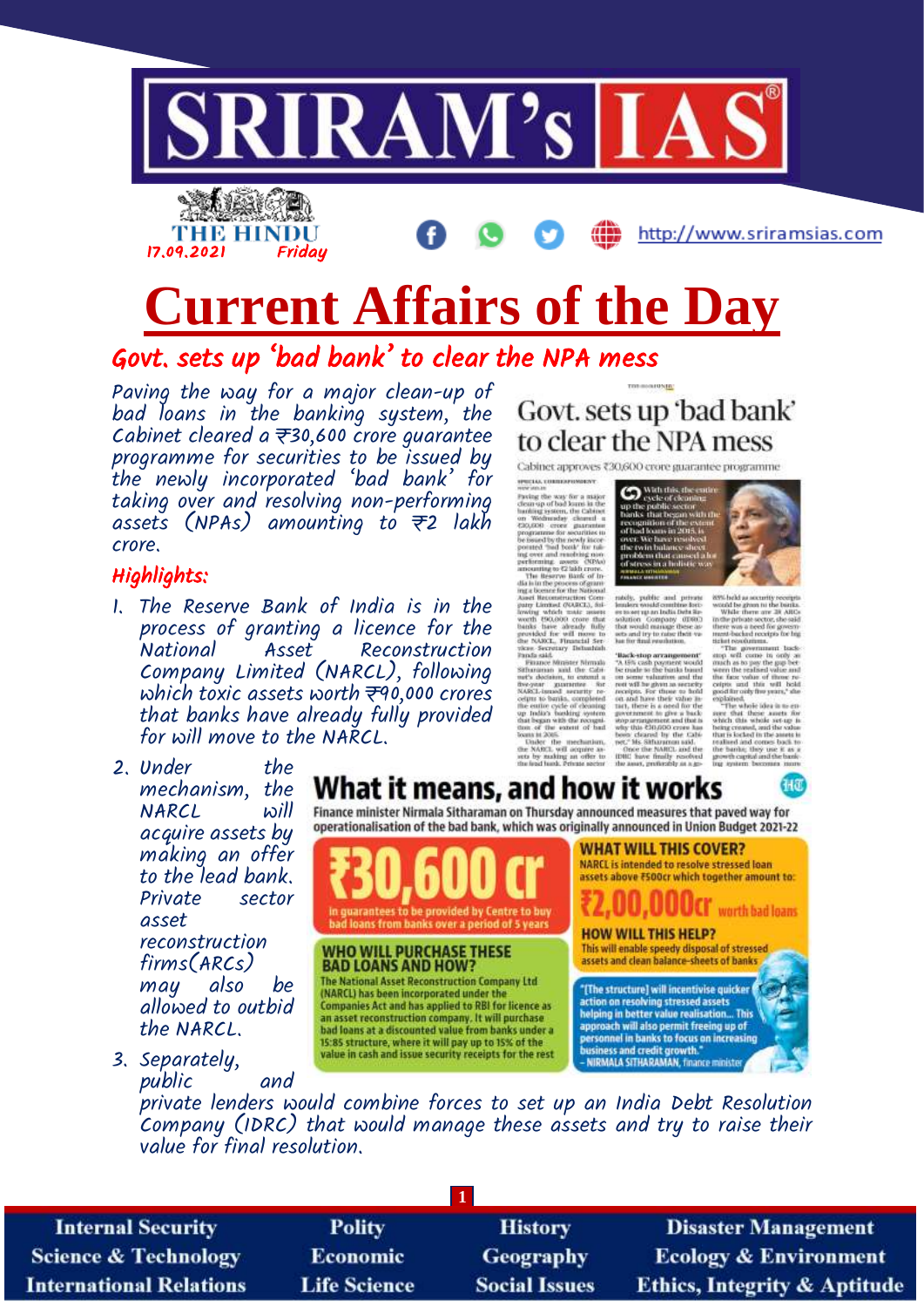

# THE HINDU 17.09.2021 Friday

http://www.sriramsias.com

## Packed agenda for GST Council today

With well over a dozen weighty issues for its consideration, including the extension of tax relief granted for<br>COVID-19 related essentials and  $Cov1D-19$  related essentials initiating talks on bringing petroleum products under the GST regime.

### Highlights:

1. The council, which will hold its first physical meeting since the onset of the pandemic, is also likely to consider levying GST on

#### Packed agenda for GST Council today sion of tive year compensation for implementing new regime



food delivery apps and take up a proposed rejig of tax rates on items such as footwear and textiles that have been kept on hold for over a year.

- 2. The demand of some States, including the host State Uttar Pradesh, to introduce a new tax system for industries such as brick kilns, gutkha and paan masala, and sand mining, based on production capacity instead of actual output, may also be taken up at least for one or two of these sectors. Instances of tax evasion in these sectors have been quite rampant.
- 3. Some states, including Kerala, are expected to seek an extension of the five-year compensation period for implementing GST that expires next June and raise concerns about their revenue constraints since the tax was introduced in 2017.

## 'Immediate action needed to limit global warming

- 1. A new climate change report shows that limiting global warming to 1.5 degrees Celsius will be impossible largescale emissions cuts, the UN chief said
- 2. The 'United in Science 2021' report, published by a range of UN agencies and scientific partners just weeks before the COP26 climate summit, said that climate change and its impacts were accelerating.

'Immediate action needed to limit global warming

#### AGENCE PRANCE-PRESSE

A new climate change re<br>
A new climate change re<br>
port out on Thursday shows<br>
that limiting global warming<br>
impossible without lime<br>
impossible without lime<br>
dato, largescale emissions<br>
The United in Science<br>
The United in

cuts, the UN criterisals.<br>The "United in Science<br>2021' report, published by a<br>range of UN agencies and<br>scientific partners into<br>weeks before the COP26 clb<br>mate summit, said that cli mate change and its impacts.

were accelerating. And a<br>temporary reduction in car-<br>born emissions caused by the<br>COVID-19 pandemic had<br>done nothing to slow the re-<br>lemmes warring, the report<br>found Motors Secretary<br>Connenl Antonio Gaterres

United Nations Secretary<br>General Atecores Gaterres<br>said the report's findings<br>were "an alarming appraisal of just how far of pouns we<br>are " in meeting the Paris<br>gass. COP26960ff be held in Glasgow from October 31 to<br>Novem

3. A temporary reduction in carbon emissions caused by the COVID-19 pandemic had done nothing to slow the relentless warming, the report found.

| <b>Internal Security</b>       | <b>Polity</b>       | <b>History</b>       | <b>Disaster Management</b>              |
|--------------------------------|---------------------|----------------------|-----------------------------------------|
| Science & Technology           | <b>Economic</b>     | <b>Geography</b>     | <b>Ecology &amp; Environment</b>        |
| <b>International Relations</b> | <b>Life Science</b> | <b>Social Issues</b> | <b>Ethics, Integrity &amp; Aptitude</b> |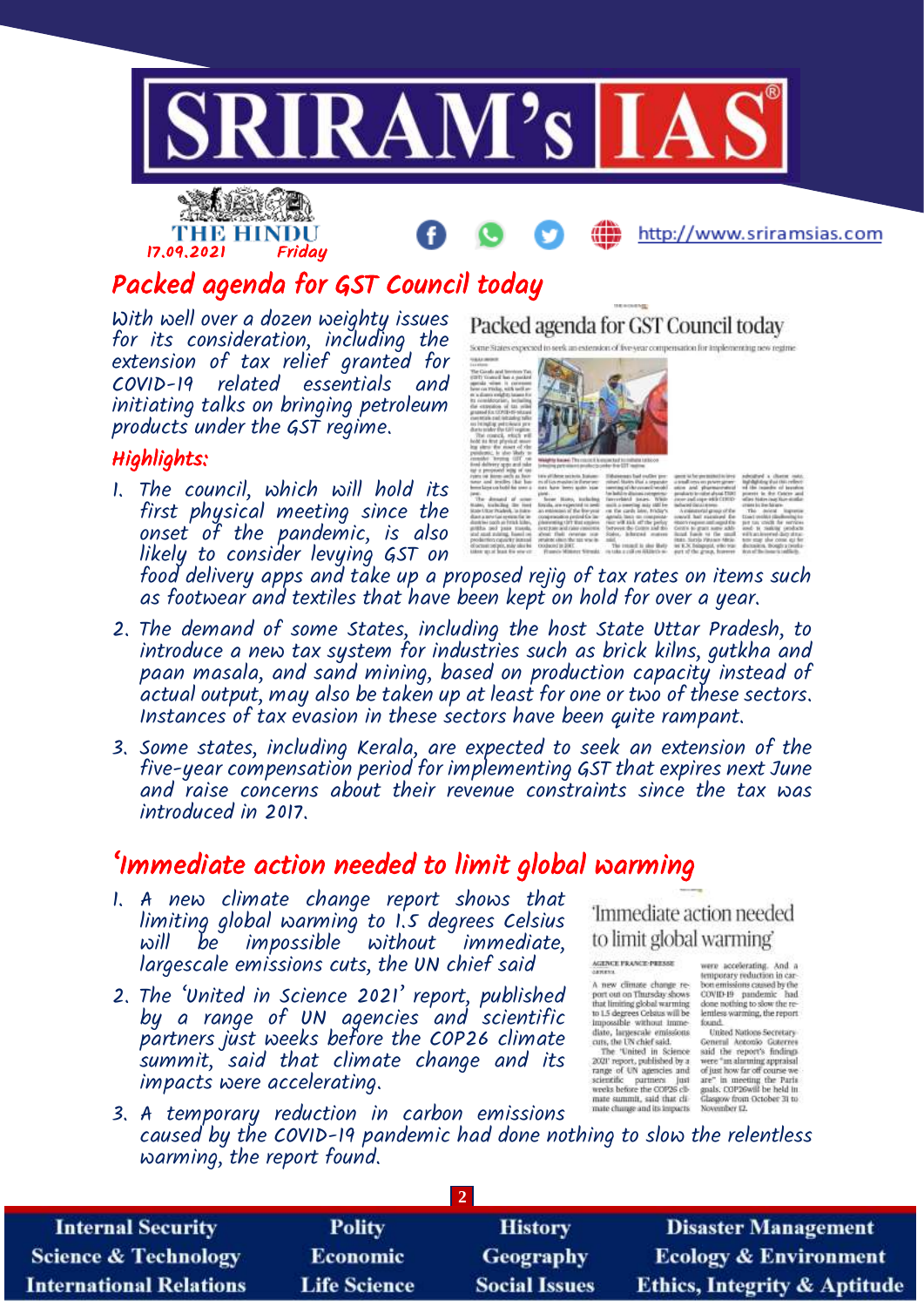

| <b>Internal Security</b>        | <b>Polity</b>       | <b>History</b>       | <b>Disaster Management</b>              |
|---------------------------------|---------------------|----------------------|-----------------------------------------|
| <b>Science &amp; Technology</b> | <b>Economic</b>     | <b>Geography</b>     | <b>Ecology &amp; Environment</b>        |
| <b>International Relations</b>  | <b>Life Science</b> | <b>Social Issues</b> | <b>Ethics, Integrity &amp; Aptitude</b> |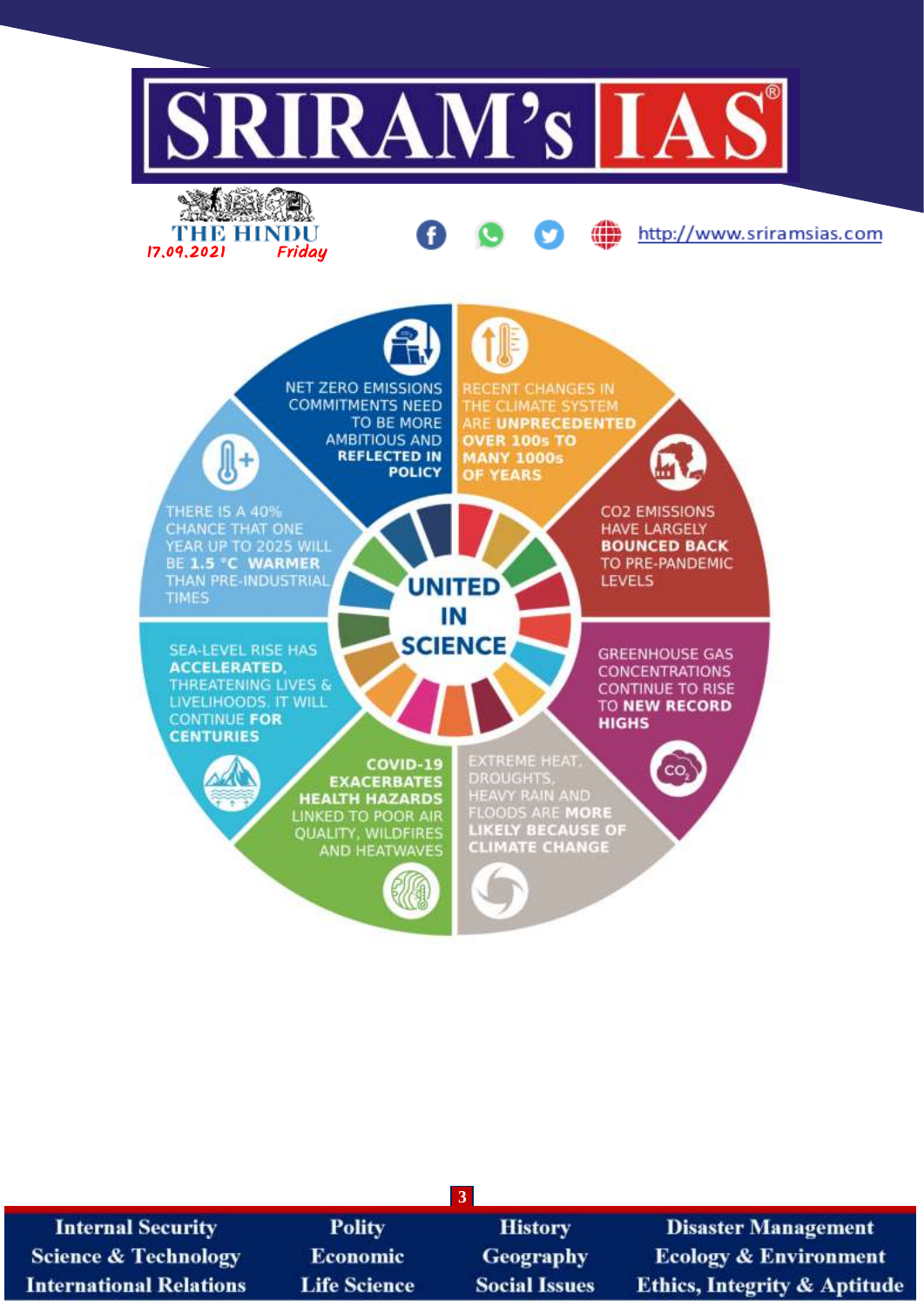

This is the second instance of a High Court citing the right to freedom of speech while staying the same provision in the IT Rules. Earlier, the Bombay High Court had stayed Rule 9(1) and 9(3), saying they are "manifestly unreasonable and go beyond the IT Act, its aims and provisions."

## Oversight mechanism:

- 1. Underlining the right to freedom of speech and expression as critical in a democracy, the Madras High Court stayed the operation of a key provision of the Information Technology Rules, 2021, enacted in May, that set up an oversight mechanism by the Central government to regulate social media and digital media platforms.
- 2. Prima facie, there is substance to the petitioner's grievance that the oversight mechanism to control the media by the Government may rob the media of its independence and the fourth pillar of democracy may not at all be there
- 3. Rule 9 of the IT Rules prescribe a grievance redressal mechanism and sub-Section I establishes a portal to be set up by the Ministry of Information and Technology for receiving complaints against media platforms while under sub-Section 3, an acknowledgement of every complaint is generated

| <b>Internal Security</b>        | <b>Polity</b>       | <b>History</b>       | <b>Disaster Management</b>              |
|---------------------------------|---------------------|----------------------|-----------------------------------------|
| <b>Science &amp; Technology</b> | <b>Economic</b>     | Geography            | <b>Ecology &amp; Environment</b>        |
| <b>International Relations</b>  | <b>Life Science</b> | <b>Social Issues</b> | <b>Ethics, Integrity &amp; Aptitude</b> |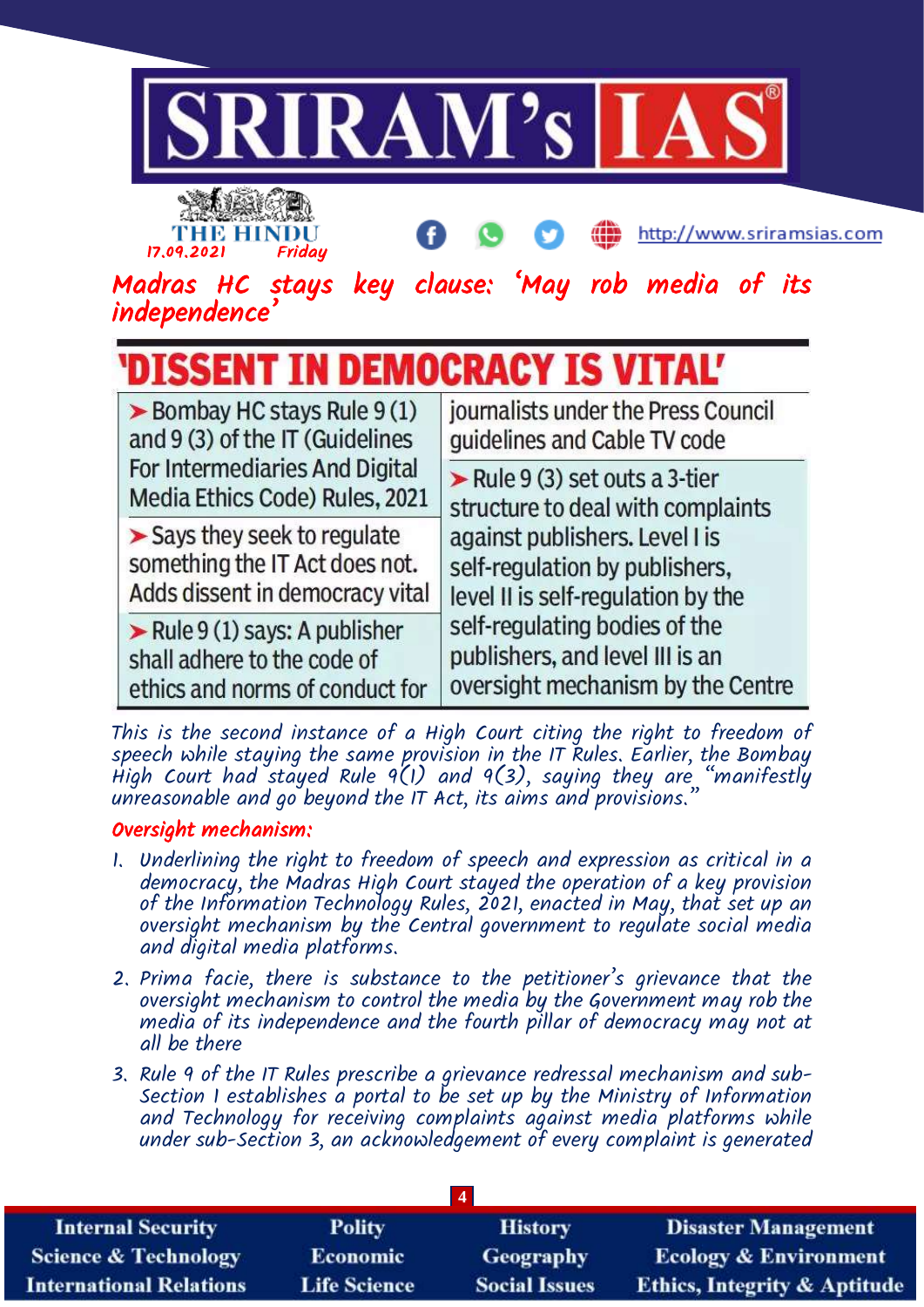







MAINS DAWP

What are factors affecting the telecom sector growth and future prospects? Discuss recent reform package. Argue if it would suffice.

| <b>Internal Security</b>        | <b>Polity</b>       | <b>History</b>       | <b>Disaster Management</b>              |
|---------------------------------|---------------------|----------------------|-----------------------------------------|
| <b>Science &amp; Technology</b> | <b>Economic</b>     | <b>Geography</b>     | <b>Ecology &amp; Environment</b>        |
| <b>International Relations</b>  | <b>Life Science</b> | <b>Social Issues</b> | <b>Ethics, Integrity &amp; Aptitude</b> |